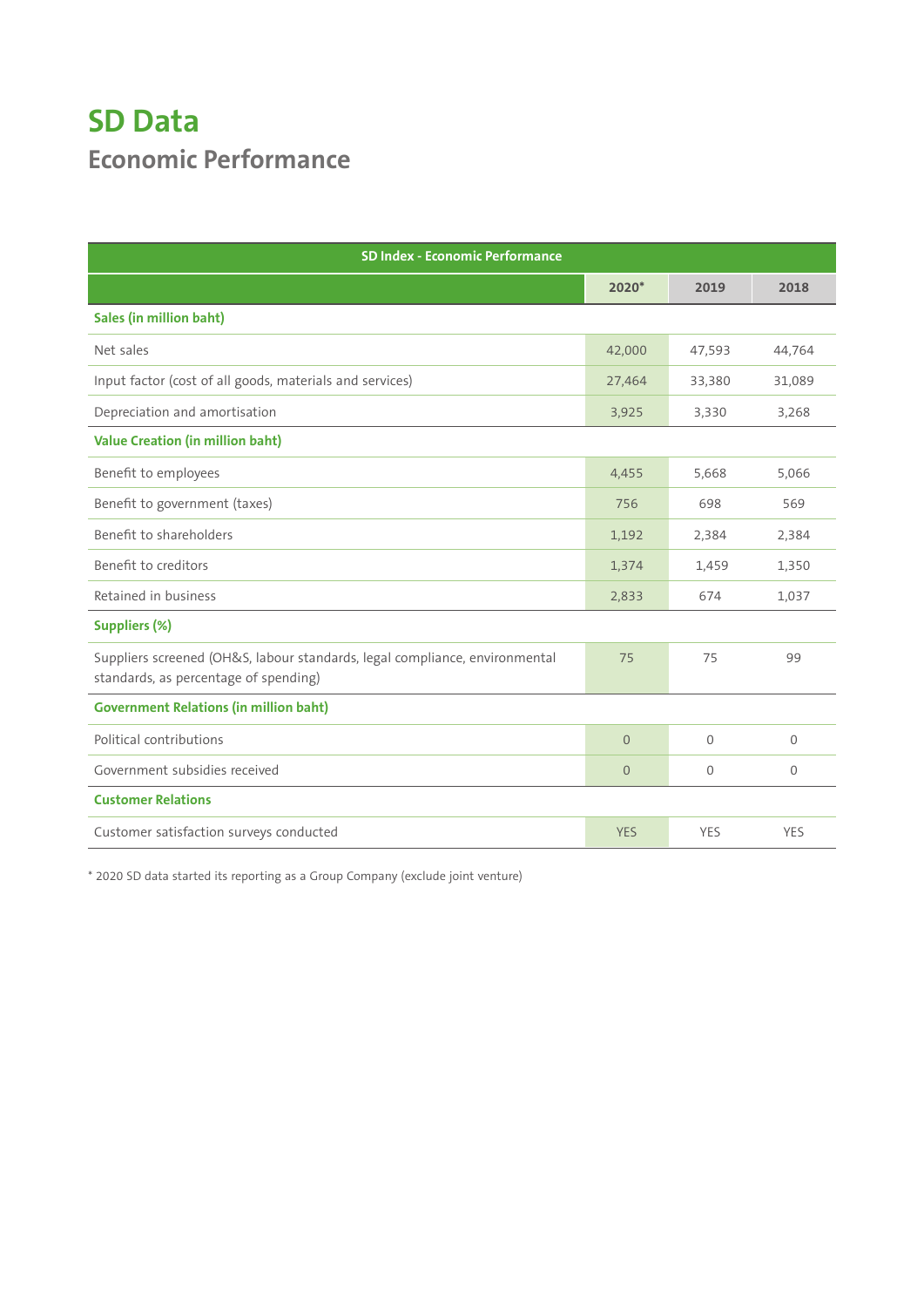## **SD Data Environmental Performance**

| <b>SD Index - Environmental Performance</b>                                                   |                |                |           |
|-----------------------------------------------------------------------------------------------|----------------|----------------|-----------|
|                                                                                               | 2020*          | 2019           | 2018      |
| <b>Materials Used</b>                                                                         |                |                |           |
| Limestone (%)                                                                                 | 76.9           | 77.1           | 81.3      |
| Shale (%)                                                                                     | 7.8            | 9.6            | 17.3      |
| Additives (%)                                                                                 | 11.1           | 9.9            | 0.7       |
| Alternative raw materials (%)                                                                 | 4.2            | 3.4            | 0.7       |
| <b>Environmental Investments and Compliance</b>                                               |                |                |           |
| Total environmental protection expenditures and investments (million baht)                    | 39.1           | 60.8           | 28.2      |
| Non-compliance cases                                                                          | $\overline{3}$ | $\overline{2}$ | 0         |
| Associated fines and penalties (million baht)                                                 | 0.45           | 0.72           | 0         |
| <b>Energy</b>                                                                                 |                |                |           |
| Fuel consumption (MJ/ton clinker)                                                             | 3,241          | 3,172          | 3,075.8   |
| Electricity consumption (kWh/ton cement)                                                      | 87.0           | 70.3           | 94.2      |
| Alternative fuel thermal substitution rate (%)                                                | 11.3           | 14.1           | 10.6      |
| CO <sub>2</sub> Emissions                                                                     |                |                |           |
| Net CO <sub>2</sub> Emissions (kg CO <sub>2</sub> /ton cementitius material)                  | 619            | 621            | 695.4     |
| Clinker factor (%)                                                                            | 73.4           | 74.3           | 81.2      |
| <b>Other Atmospheric Emissions</b>                                                            |                |                |           |
| NOx (grams/ton cementitious material)                                                         | 863.5          | 865.6          | 599.5     |
| SO <sub>2</sub> (grams/ton cementitious material)                                             | 36.6           | 73.3           | 55.0      |
| Dust (grams/ton cementitous material)                                                         | 38.1           | 70.7           | 49.8      |
| <b>Water</b>                                                                                  |                |                |           |
| Water withdrawn from wells and rainwater collected for cement<br>production (m <sup>3</sup> ) | 5,577,412      | 5,869,512      | 1,918,765 |
| Water recycled or reused (%)                                                                  | 31.3           | 69.1           | 77        |

\* 2020 SD data started its reporting as a Group Company (exclude joint venture)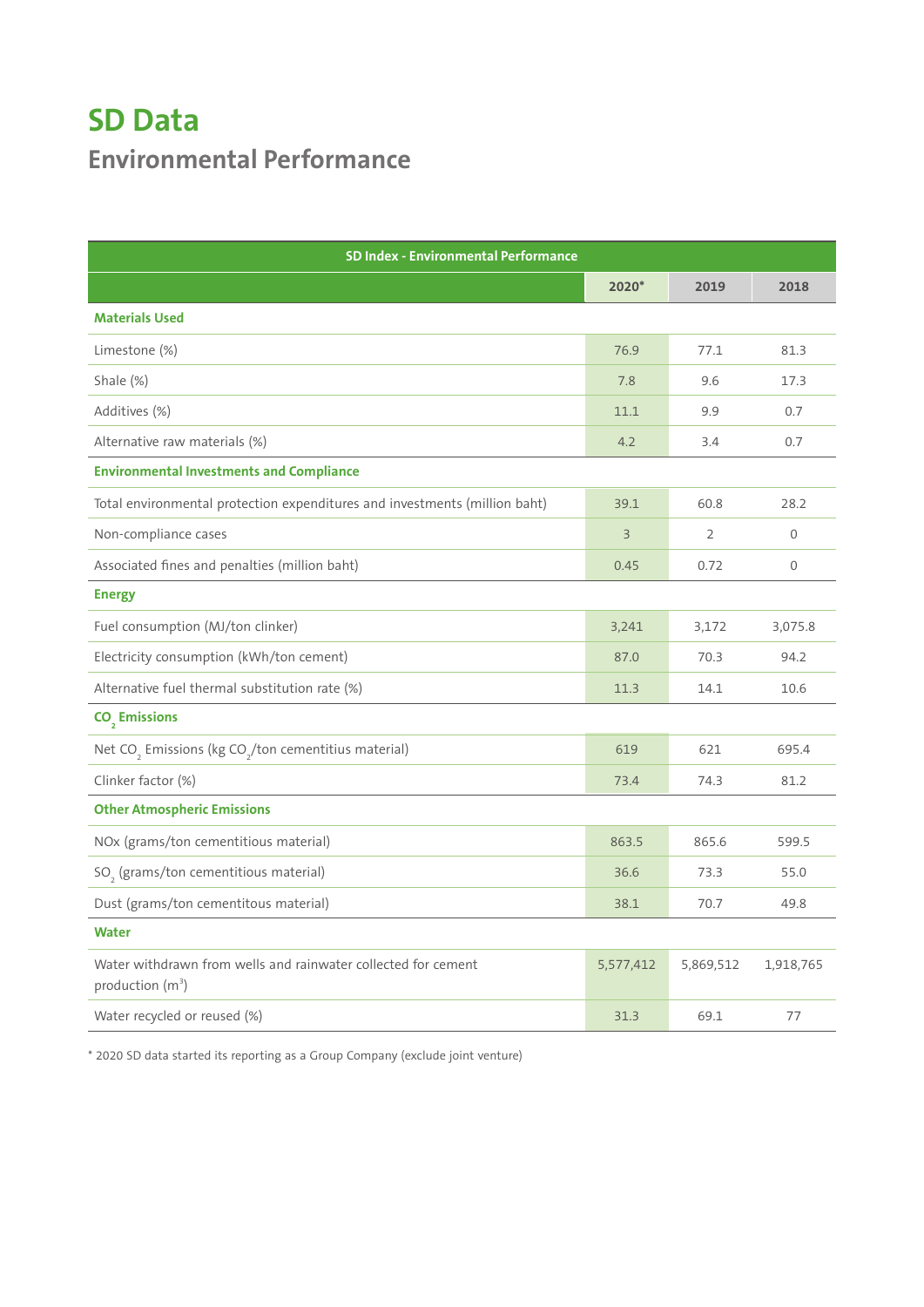## **SD Data Social Performance**

| <b>SD Index - Social Performance</b>                                                  |                |       |                |  |
|---------------------------------------------------------------------------------------|----------------|-------|----------------|--|
|                                                                                       | $2020*$        | 2019  | 2018           |  |
| <b>Employee Practices</b>                                                             |                |       |                |  |
| <b>Number of employees</b>                                                            | 4,734          | 5,711 | 3,621          |  |
| Proportion of employees by level (%)                                                  |                |       |                |  |
| • Top & senior management                                                             | 6.02           | 5.52  | $\overline{4}$ |  |
| · Middle level management                                                             | 38.14          | 44.35 | 42             |  |
| • Other employees                                                                     | 55.85          | 50.32 | 55             |  |
| Portion of female employees by level (%)                                              |                |       |                |  |
| • Top & senior management                                                             | 19.80          | 8.23  | 19             |  |
| · Middle level management                                                             | 17.12          | 19.80 | 37             |  |
| • Other employees                                                                     | 7.57           | 17.63 | 10             |  |
| <b>Ratio of female to male salary</b>                                                 |                |       |                |  |
| · Top & senior management                                                             | 2.43           | 0.48  | 0.82           |  |
| · Middle level management                                                             | 2.76           | 0.70  | 0.93           |  |
| • Other employees                                                                     | 2.87           | 0.72  | 0.95           |  |
| <b>Portion of local employees (%)</b>                                                 | 60.42          | 98.76 | 99.50          |  |
| Employee turnover (%)                                                                 | 15.90          | 10.04 | 8.92           |  |
| Employee satisfaction survey conducted                                                |                |       |                |  |
| <b>Training</b>                                                                       |                |       |                |  |
| Average hours of training per employee                                                | 22.17          | 32.29 | 26.84          |  |
| <b>Occupational Health and Safety</b>                                                 |                |       |                |  |
| Number of fatalites (employees, contractors and third-party)                          | $\overline{3}$ | 3     | $\mathbf{0}$   |  |
| Lost time injury frequency rate (employees and contractors per million man-<br>hours) | 0.38           | 0.48  | 0.25           |  |
| <b>Community Involvement</b>                                                          |                |       |                |  |
| Donations, CSR and Community Spending (million baht)                                  | 36.7           | 27.7  | 15.5           |  |
| <b>Stakeholder Engagement</b>                                                         |                |       |                |  |
| Needs assessments                                                                     | <b>YES</b>     | YES   | YES            |  |
| Stakeholder Engagement in CSR planning                                                | <b>YES</b>     | YES   | YES            |  |
| Stakeholder dialogues                                                                 | <b>YES</b>     | YES   | <b>YES</b>     |  |
| Community advisory panels                                                             | <b>YES</b>     | YES   | YES            |  |

\* 2020 SD data started its reporting as a Group Company (exclude joint venture)